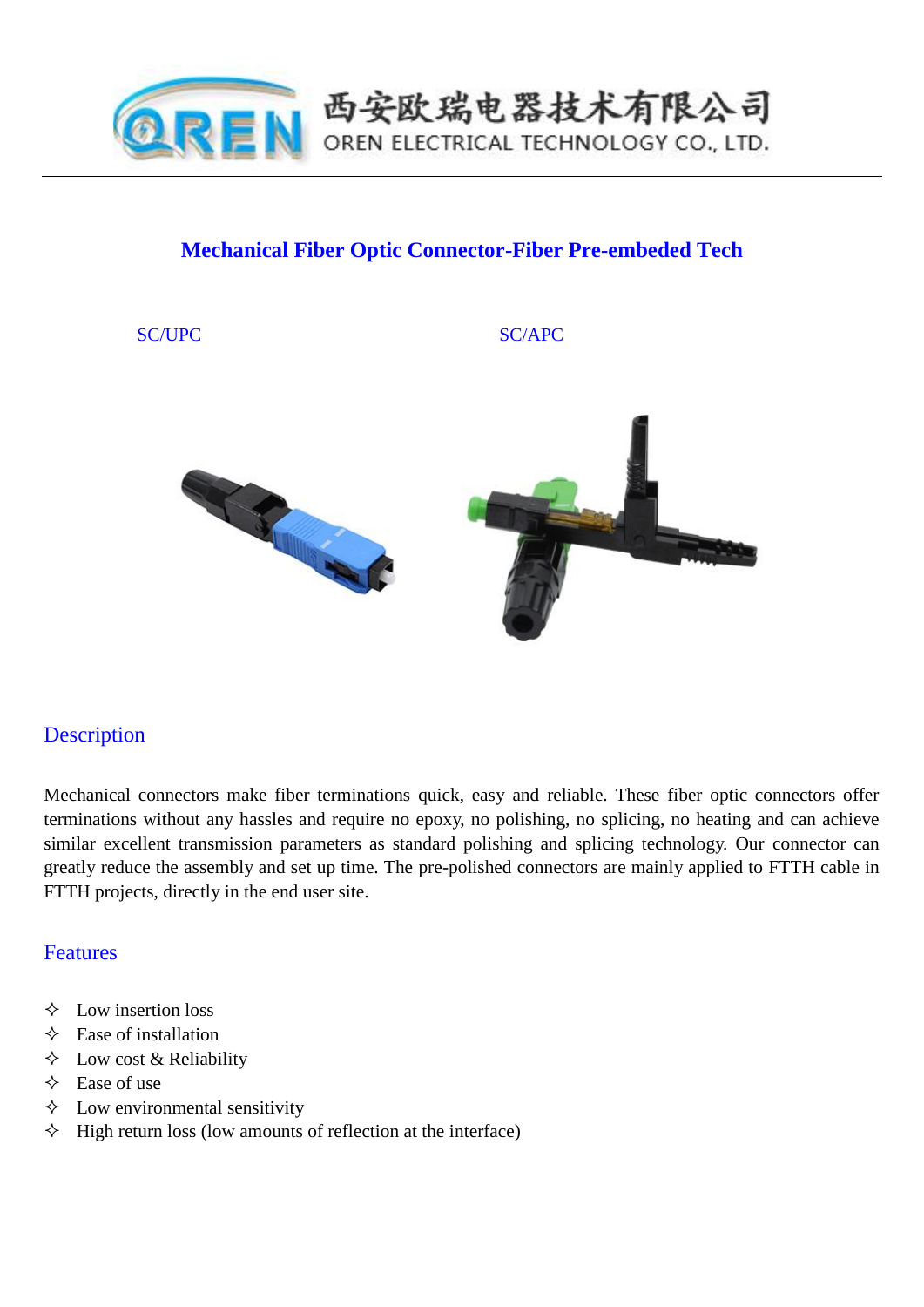

# Specification

|                           | Singemode(UPC)                                 | Singemode(APC)               | Multimode                            |
|---------------------------|------------------------------------------------|------------------------------|--------------------------------------|
| Insertion loss            | $\leq$ 0.2db                                   | $\leq$ 0.2db                 | $\leq 0.25$ db                       |
| Return loss               | >45db                                          | $>55$ db                     | $\geq$ 30db                          |
| Durability                | $\leq$ 0.2db typical change, 1000 times mating |                              |                                      |
| Operating                 | $-45$ to $+85$ degree                          |                              |                                      |
| Temperature               |                                                |                              |                                      |
| <b>Ferrule Hole Sizes</b> | $125.0 + 1/-0$ um.                             | $125.0 + 1/$ -0um,           | 127.0um, Concertricity: $\leq$ 3.0um |
|                           | Concertricity: $\leq 1.0$ um                   | Concertricity: $\leq 0.5$ um |                                      |
|                           | $125.5+1/-0$ um.                               | $125.5+1/-0$ um,             |                                      |
|                           | Concertricity: $\leq 1.0$ um                   | Concertricity: $\leq 0.5$ um |                                      |
|                           | $126.0+1/-0$ um,                               | $126.0+1/-0$ um,             |                                      |
|                           | Concertricity: $\leq 1.0$ um                   | Concertricity: $\leq 0.5$ um |                                      |

西安欧瑞电器技术有限公司

# Product in detail:

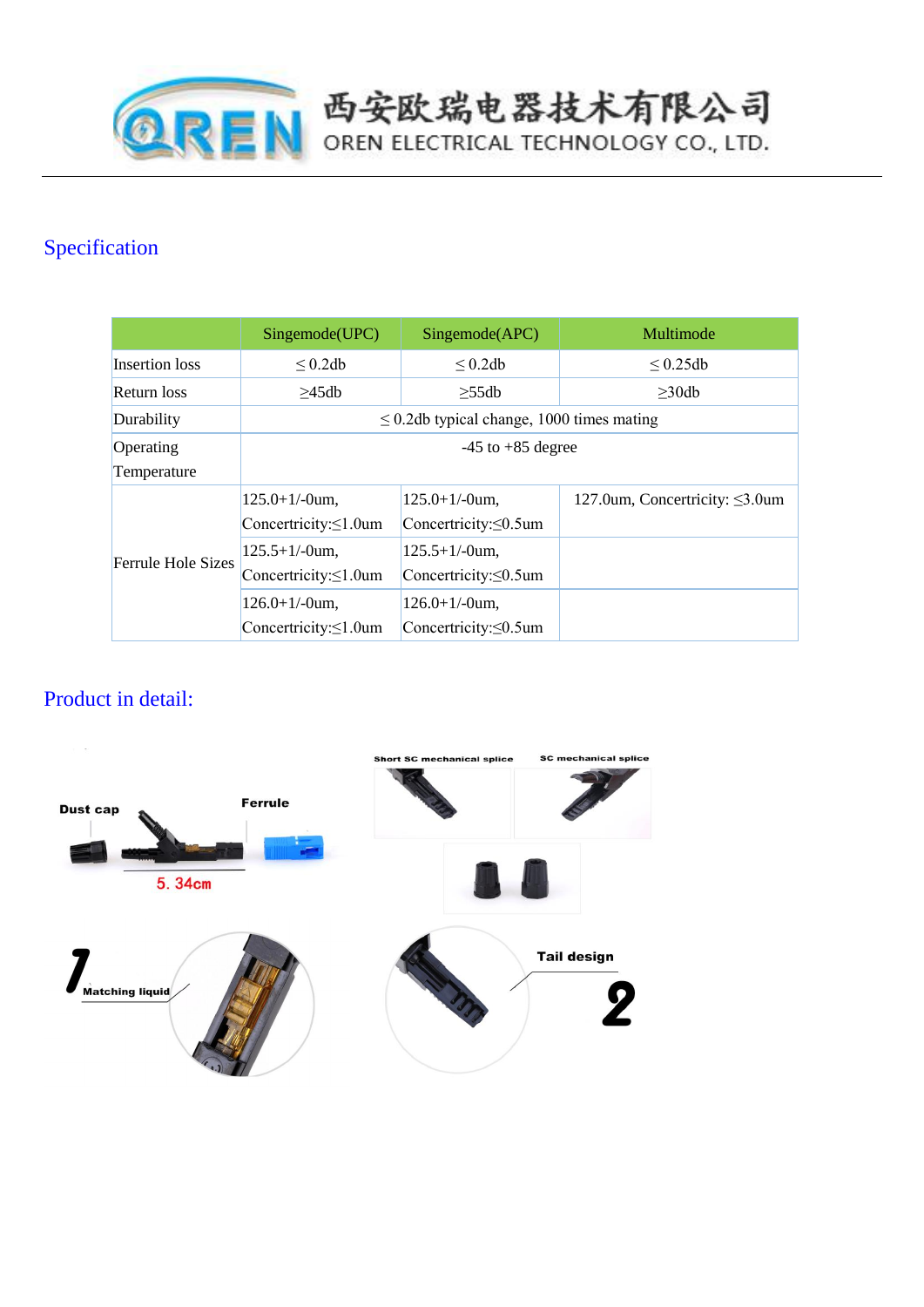

# 西安欧瑞电器技术有限公司

OREN ELECTRICAL TECHNOLOGY CO., LTD.

### **Operating Process:**



1. Fast connector

assembly

2. Put the cable into

the hoot

alcohol



4. Fiber length: 50mm~  $60mm$ 



cladding, 24mm from the cable





7. Cut the fiber with tools

3 Strin the cable

8. Move the buckle to the end, insert the fiber, and miro-bend the fiber.



9.Keeping the fiber miro-bent, and move up the buckle to block the fiber



11 Put on the shell PC is blue, and APC is green



12.Repeated assembly: move down the buckle to release the fiber, move the boot.



9.Keeping the fiber miro-bent, and move up the buckle to block the fiber



10.Block the boot.



11.Put on the shell, PC is blue, and APC is green



12. Repeated assembly: move down the buckle to release the fiber, move the boot.

## Package &delivery

The package will be packed according to standard export requirements, customer satisfication is our target. Label printing: Customer logo or customized package are available